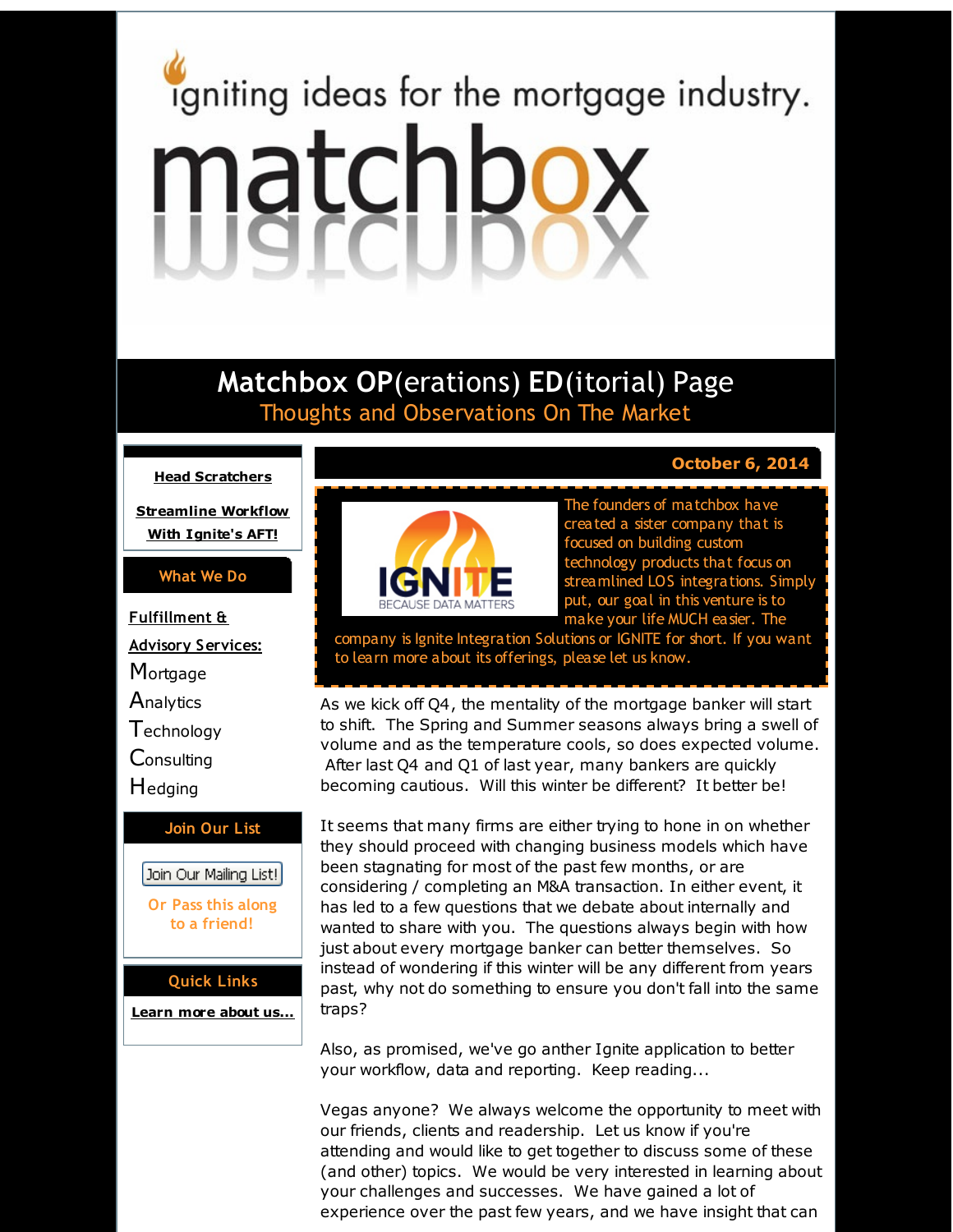help in the quest for efficiency, quality, and profitability. Our Operational, Encompass and Secondary knowledge has grown and continues to do so each day. Let us share some of that gained knowledge with you. Hope you enjoy!

### **Things that make you go hmm.....**

#### **Why are workflows still so darn messy?**

The business is pretty straight forward; loan is originated and purchased over a period of time. What separates the successful from those who struggle (and look to be acquired) is what takes place in between those two points in time. There is such a variance in what the workflow *is* and what the workflow *should be.* Most challenges are attributed to making concessions to aid the sales process. While this may be beneficial on the surface, the result rarely leads to increased net revenue or client experience. Workflows that allow for incomplete files to be submitted, or have multiple people touching the file before underwriting, or allow for a file to go back and forth multiple times after approval are workflows that ultimately increase costs and frustrate clients. A lenders workflow should be defined with a clear understanding of who does what and how long it should take them. The days of not knowing this information is over and if you are unclear about this, then you have prioritized the loan officer above the client and making \$\$\$.

#### **Why are firms switching hedge advisors?**

There are a lot of companies switching vendors in the risk management/hedge advisory space. Why? Typically it's a result of lower than expected returns. When performance dips, who else can a lender point the finger at? Secondary managers won't look to themselves or the data, or investors. The 'hedging firm' is an easy target, especially as competition is fierce. In working with most of the models out there, we can attest that if you are not making money, it is not due to the model. The simple truth is that it's rarely the hedging firm. The models employed by the hedging firms are tested and perform correctly, if and only if, good data is supplied and the Secondary Department successfully managing the pipeline and investors. We've performed dozens of Secondary Reviews for lenders and we can say without any hesitation that improvements in performance start with internal processes, policies, strategy and data integrity - not 'the model.' Have poor data? Not sure?

Are pricing strategies in-line with maximizing mandatory delivery gains?

How many hedge related reports are viewed and acted upon daily?

These models have been tested and can yield gains of 40-80 bps over Best Efforts for some lenders. While spreads are completely lender specific and may not reach these level we can tell you averaging 10-15 bps is a problem. And a problem that's unlikely tied to the model. Before switching vendors, take a good look in the mirror for some self-analysis. The grass is not always greener. And if you need help finding the areas that are contributing to the lack of returns, then, hmmm... we think know a company that specializes in this....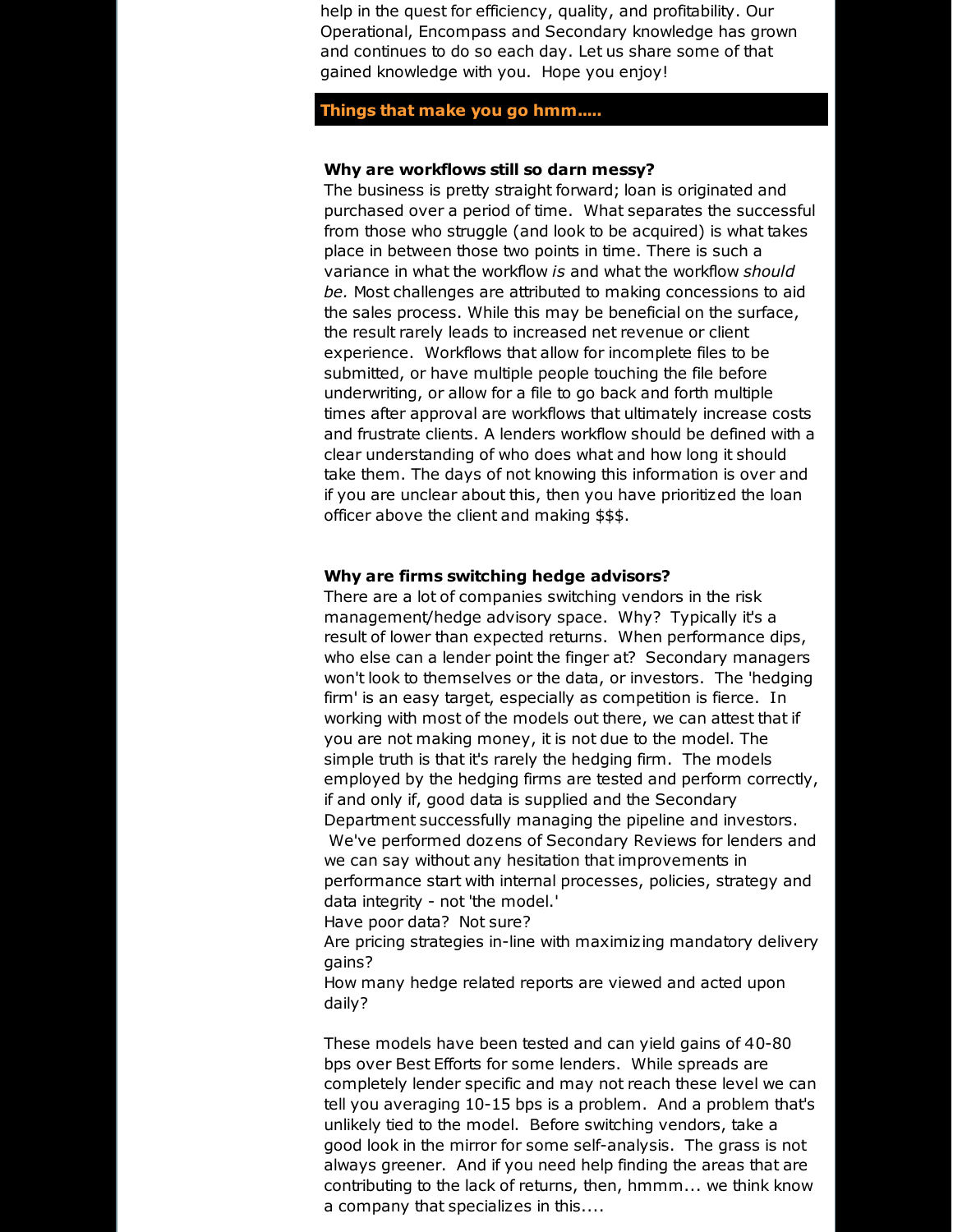#### **Why are Underwriters not valued more?**

So many firms lose focus that Underwriters are the most important resource in a workflow. They are the highest paid personnel for a reason and thus should only be working on files that have the best chance to close in the most efficient timeframe. Yet we often see files in varying stages of disarray sitting in the underwriting queue, reviewed by an underwriter 20 days after submission only to have a conditional approval issued that is 4 pages long and the file takes 2 months to close. How in this market does this make sense? Wouldn't it make more sense to have the file prepared in much better shape so that the approval can come out with 5 conditions and close in a week? We are often asked about how many files should an underwriter be able to work on a day? And my answer is 5-7! But that is only if the workflow is set up to allow them to open a file that looks the same in a paperless environment, is fully complete with documents up to date, and has the right information within the file to allow them to hit the ground running. The banks that have underwriters working on 1-2 files a day are the ones who have not set up the underwriters to succeed and are allowing the firm's most valued resource to do someone else's work instead of just being able to underwrite.

#### **Why is compliance such a mystery?**

Why does compliance feel so cumbersome with such vague answers? Interpreting regulations is not easy and they certainly vary. Lenders get caught up looking for answers in the wrong places - or are on a constant quest, looking for an answer that simply doesn't exist. Just because you don't like the answer doesn't mean it's wrong. Between technology, talent, compliance firms, consultants etc there are more than enough avenues for lenders to have a strong compliance process in place. Now of course there is a balance here as some lenders are so conservative they are restricting themselves and opportunity. Want an example? We're seeing wildly different takes on pricing policies and how they translate to lender credits, discounts, QM par rates and ultimately fair lending and LO comp. Lots of smart people out there have polarizing views - some are on target and others are way off base.

#### **Why is there so much consolidation between firms today?**

The reasonable thought would be so that they could achieve economies of scale and generate more volume at a lower cost. While that is happening in some cases, we are mostly seeing firms remain intact after the deal and not achieving any savings other than on the vendor side. It appears that most deals today are done for volume and not savings. We're not sure if this a recipe for success but somewhat concerning as the intended benefits of the transaction may never be realized. It's nice to talk a big game but rarely do we see true operational synergies during these M&A volume grabs. Are there lenders our there focused on making this work? Sure, but the cost and time to align ops, culture, LOS etc is always underestimated.

**Streamline Your Workflow With Ignite's AFT!**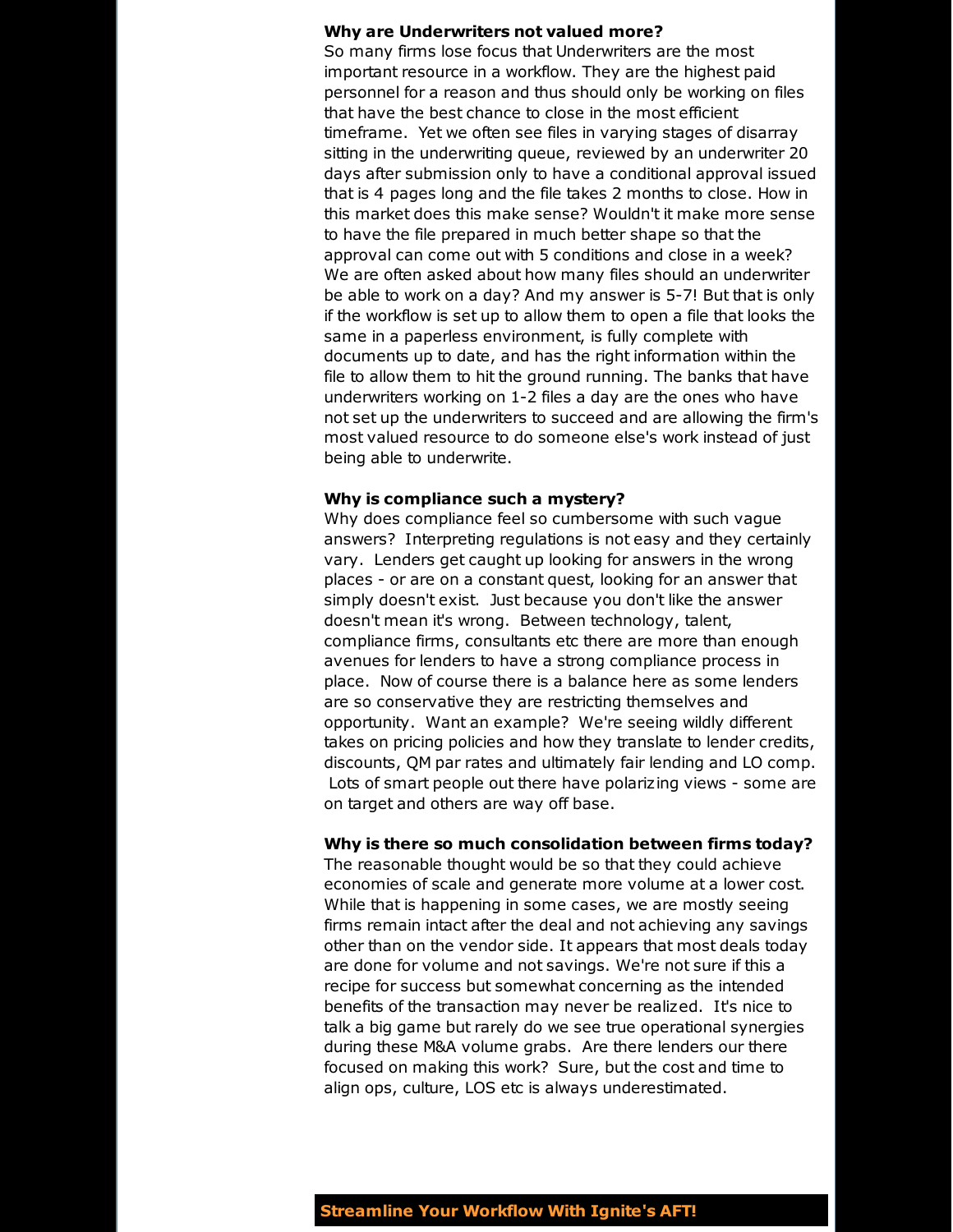Last week we spoke about the importance of DATA and more importantly accurate data to improve efficiency, profits and compliance. Well of course Ignite has a tool for this. One key piece of file flow that is under-appreciated and causes stress and concern when inaccurate is the management of loan folders. The importance of moving files from folder to folder throughout is critical as it allows for well run business rules and accurate reporting.

The Auto-Folder Transfer (AFT) application monitors milestones in your workflow and moves the loan to the designated loan folder based on loan criteria. How many times have you run a report only to realize that the number of loan files in your report seem off? You then adjust the filters on your report ump-teen times over to garner the results you 'think' are more accurate. Many times then end result is adding all folders, then weeding out the loans that don't qualify for the criteria you are looking to report against and then 45 mins later you have the information you 'think' is correct. Huh? Really? Is that how we are spending out time?

The inconsistencies arise due to a user forgetting to move a file to the designated folder for Closed loans or an Adverse folder for loans that have been Denied. Well, lets clean all of this up! Don't rely on your LOs or Processors to accurately move loans from folder to folder. It's a waste of their time and ripe for reporting errors.

What if all loans were just where they are supposed to be? What if all you had to do was run the report once?

What if it only took you 2 mins?

What would you do with the additional 43 mins you just saved yourself?

The AFT automated the process so your data is more accurate and personnel can increase productivity.

The most common auto folder moves are for: When a Application becomes a loan When a loan closes When an adverse decision is made on a file (Withdrawn/Denied)

The AFT tool will monitor these events on the loan and move the file to the designated folder. All of the aforementioned events have HMDA/NMLS implications, so having these loans in the appropriate folder will assist in generating HMDA & NMLS reports. Can compliance even imagine a world where HMDA and NMLS reports are not 4 letter words? The AFT tool will take the responsibility out of the user's hands and alleviate the frustrations that come with erroneous folder moves or lack-thereof and create more consistent results for reporting purposes. Email us & let us know if you would like a demo of the tool in action.

# **About Us:**

matchbox is a collection of gritty industry veterans who decided to create a company aimed at helping mortgage companies ignite ideas that are outside the box to realize their true potential. We have years of real-life, hands-on experience in the business, and we want to offer our keen insight to others as they take on the challenges before them.